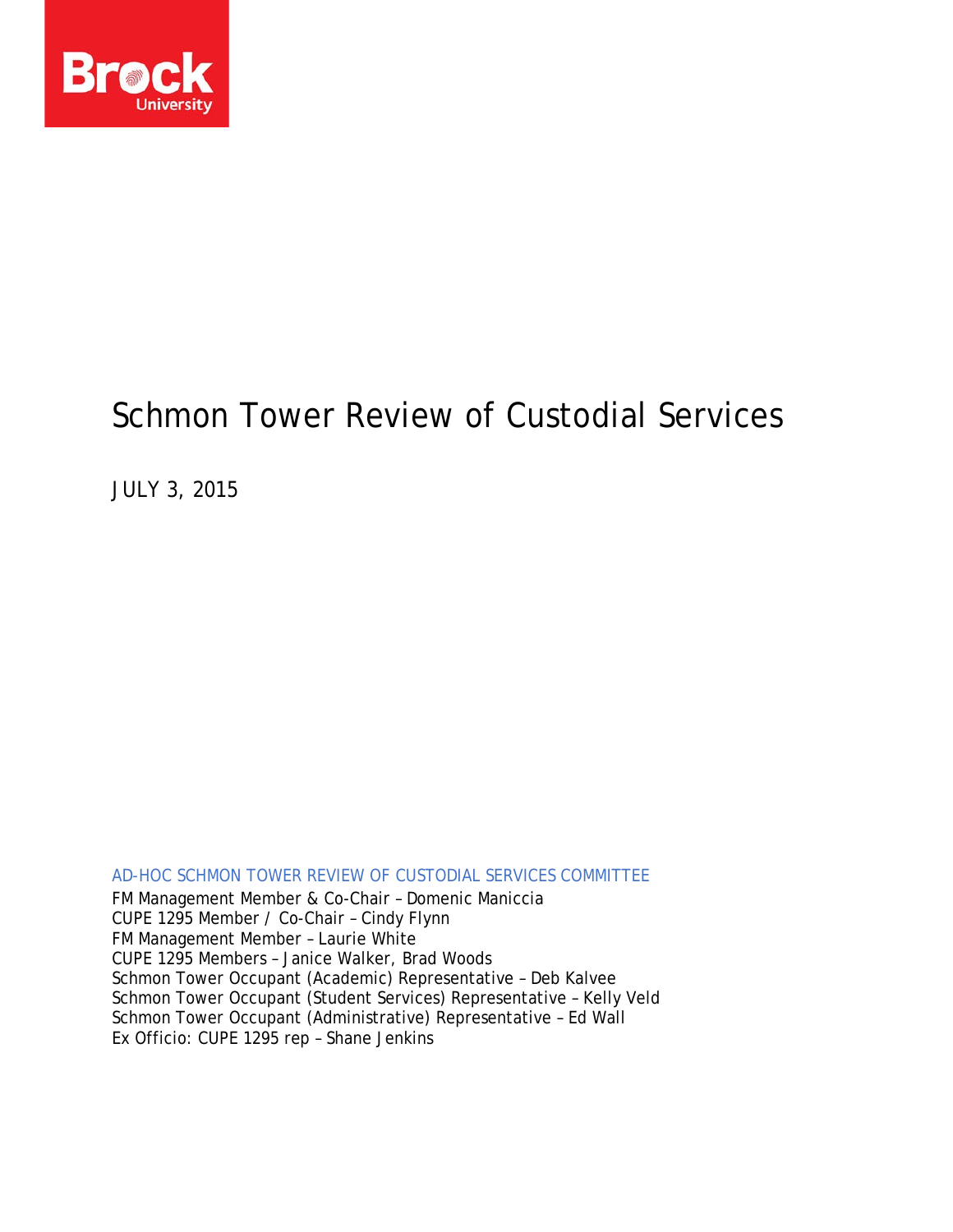## Contents

| Appendix 4: Schmon Tower Custodial Services Employee Allocation as of January 30, 201512 |
|------------------------------------------------------------------------------------------|
| Appendix 5: Staff Occupant Survey Results - Schmon Tower Custodial Services 13           |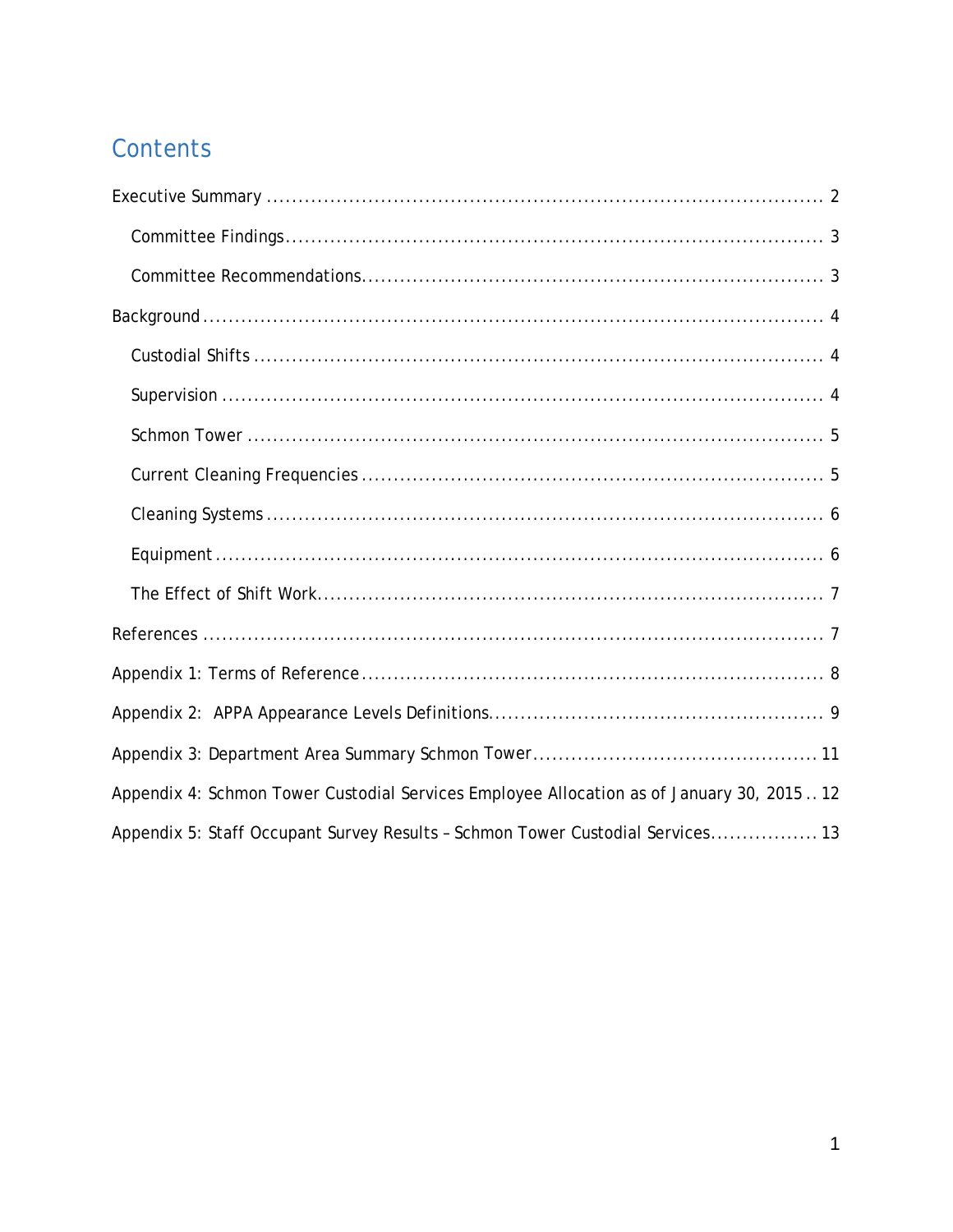## <span id="page-2-0"></span>**Executive Summary**

The Ad-Hoc Schmon Tower Review of Custodial Services Committee was established in February 2015 to review current custodial services practices and delivery of services within the building, examine alternative approaches, gain employee occupant feedback, and report its findings. See Appendix 1 for the terms of reference.

A staff occupant survey was conducted from April 8 – 15, 2015 to determine how well Custodial Services is meeting their expectations. 81 responses were received to the survey. See Appendix 5. The total number of staff occupying the building at the time of the survey was 223. As a response rate, this amounts to 36%. 74% of the responses were from floors 3, 4, 11, 12, with the  $12<sup>th</sup>$  floor having the most at (24.7%).

- **Work Areas** -regarding the level of cleanliness of their work area, 39.5% of respondents were very satisfied or satisfied; 28.4% were neither satisfied nor dissatisfied; 32.1% were dissatisfied or very dissatisfied. Of those who were dissatisfied or very dissatisfied, 35% work on the 12<sup>th</sup> floor and another 35% work on floors 3 & 4.
- **Common Areas** 48.1% were very satisfied or satisfied with the level of cleanliness of their common areas; 23.5% were neither satisfied nor dissatisfied; 28.4% were dissatisfied or very dissatisfied.
- **Washrooms** 49.3% were very satisfied or satisfied with the cleanliness of the washrooms in their work area; 13.6% were neither satisfied nor dissatisfied; 37% were dissatisfied or very dissatisfied. 43% of the latter group were from floors 3 and 4, floors used frequently by visiting students.
- **Waste & Recycling** 48.2% were very satisfied or satisfied with waste and recycling collection; 27.2% were neither satisfied nor dissatisfied; 24.7% were dissatisfied or very dissatisfied.
- **Responsiveness**  97.3% of respondents found Custodial Services staff were very responsive or responsive to their needs; 2.7% indicated they were not responsive.
- **Time of day cleaning** 10% of the respondents indicated they preferred to have their work area cleaned during the day, 50% responded after hours, 40% were indifferent.
- **Cleaning task interference** survey participants were asked if cleaning tasks interfered with their work. 88% responded no, 12% responded yes. Although 88% of respondents indicated that cleaning tasks did not interfere with their work, in a later question, 50% indicated that they would prefer to have their workspace cleaned after hours.
- **Summary of services provided**  47.4% were very satisfied or satisfied with the custodial services provided; 28.7% were neither satisfied nor dissatisfied; 23.7% were dissatisfied or very dissatisfied.
- **Survey comments**  in addition to the quantitative data reported above, open comment sections on the survey solicited further feedback. General themes:
	- o Washrooms require additional cleaning, supplies.
	- o Better quality hand dryers in washrooms or supply paper towels were requested.
	- o Respondents complained of old washroom fixtures.<br>o Some occupants seem unaware they are required to
	- Some occupants seem unaware they are required to empty their personal recycling bins.
	- o Increased frequency of carpet vacuuming.
	- o Some carpets are worn and require replacing.
	- o More frequent cleaning of furniture, fixture is required; very dusty.
	- o Occupants are disturbed by the building's fly problem.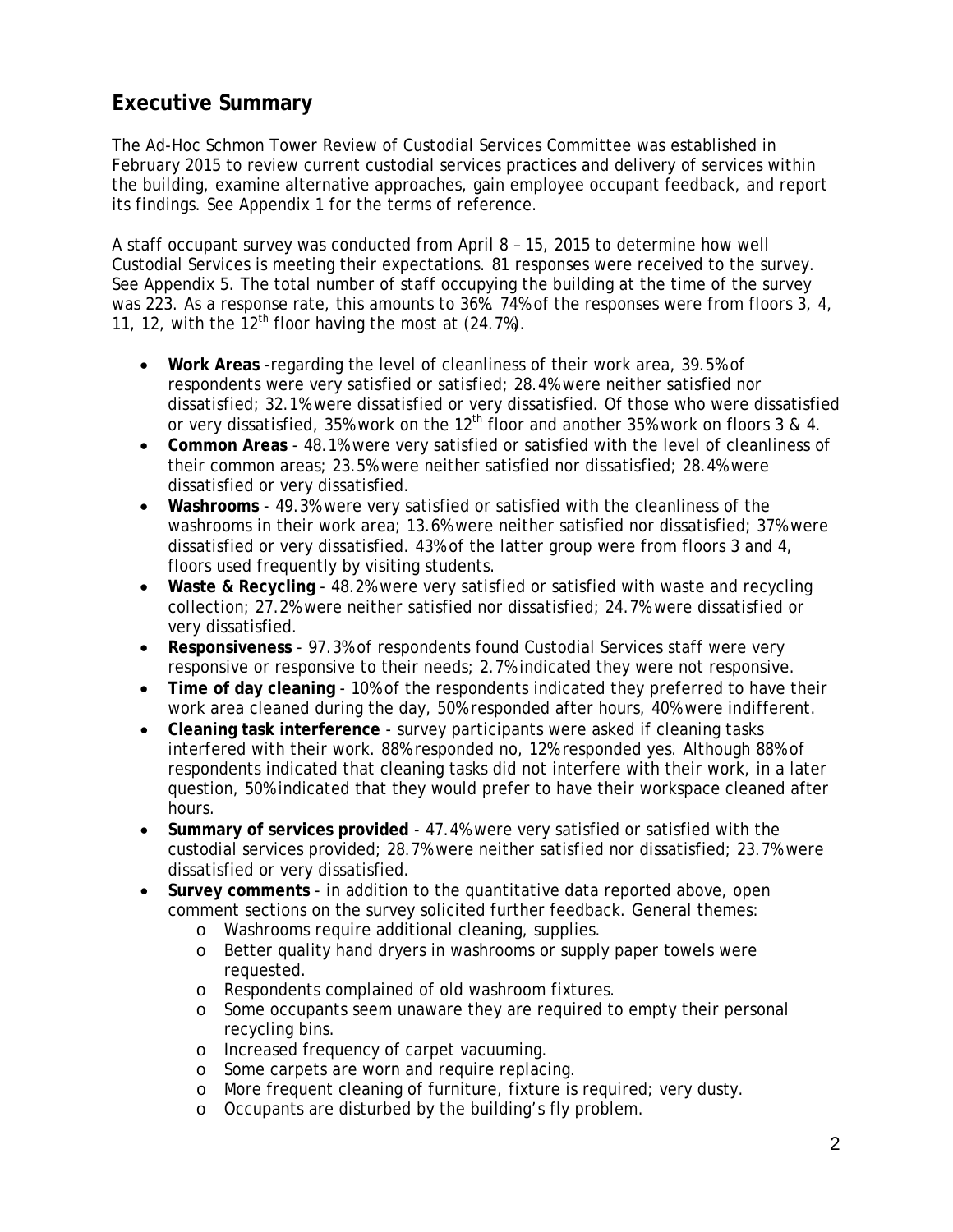### <span id="page-3-0"></span>**Committee Findings**

- Overall, the results of the survey were positive with a few areas requiring attention.
- Because administrative floors 3 and 4 are heavily frequented by students, perhaps the washrooms require additional attention during regular hours of use. Because the regular cleaner in this area has returned from maternity leave, this should result in a more consistent level of cleaning and day-time attention of these.
- Reduction in cleaning staff through Program Review, retirements and plan and unplanned employee absences have contributed to a reduction in the cleaning levels (standards).
- The zone cleaning method, i.e. one employee being responsible for all cleaning tasks on one floor or the entire building) is used at most Ontario universities including Brock.
- Evening shifts are necessary in certain areas of the Tower, such as the library floors due to the heavy use of the space during the day, along with the requirement for a quiet study environment.
- Day shifts also remain necessary where after hour access is restricted, e.g. Special Collections and Archives, Human Resources.
- We recognize that shift work may have adverse effects on employee's health and quality of life.

#### <span id="page-3-1"></span>**Committee Recommendations**

- Status quo custodial staff levels and shifts should remain in the Schmon Tower.
- Cleaning standards should be consistently applied within the Schmon Tower.
- Custodial Services should communicate cleaning standards and frequencies to staff occupants.
- The zone cleaning method should continue.
- Custodial Services supervisors should conduct periodic inspections of work spaces and areas to ensure furniture, carpeted areas, and washrooms have been cleaned to appropriate cleaning standards.
- The heavy use by students of floors 3 and 4 suggest that Custodial Services revisit the frequency of cleaning and monitoring of washrooms.
- Explore the feasibility to increase monitoring/cleaning frequencies of washrooms in the Schmon Tower during staff occupancy working hours.
- Quieter vacuum cleaners should be acquired for floors 3, 4, 11, 12, and 13 (vacuum cleaner cost \$400 each).
- Day shift cleaners should communicate with departments to coordinate cleaning of work spaces, e.g. before regular working hours and/or during meal or break periods whenever possible.
- As funds permit, perhaps Facilities Management could improve the quality of hand dryers, replace old washroom fixtures throughout the Tower and worn carpets in various areas, especially the 3<sup>rd</sup> floor.
- <span id="page-3-2"></span>• Facilities Management to explore a long term solution to solve the ongoing fly issue.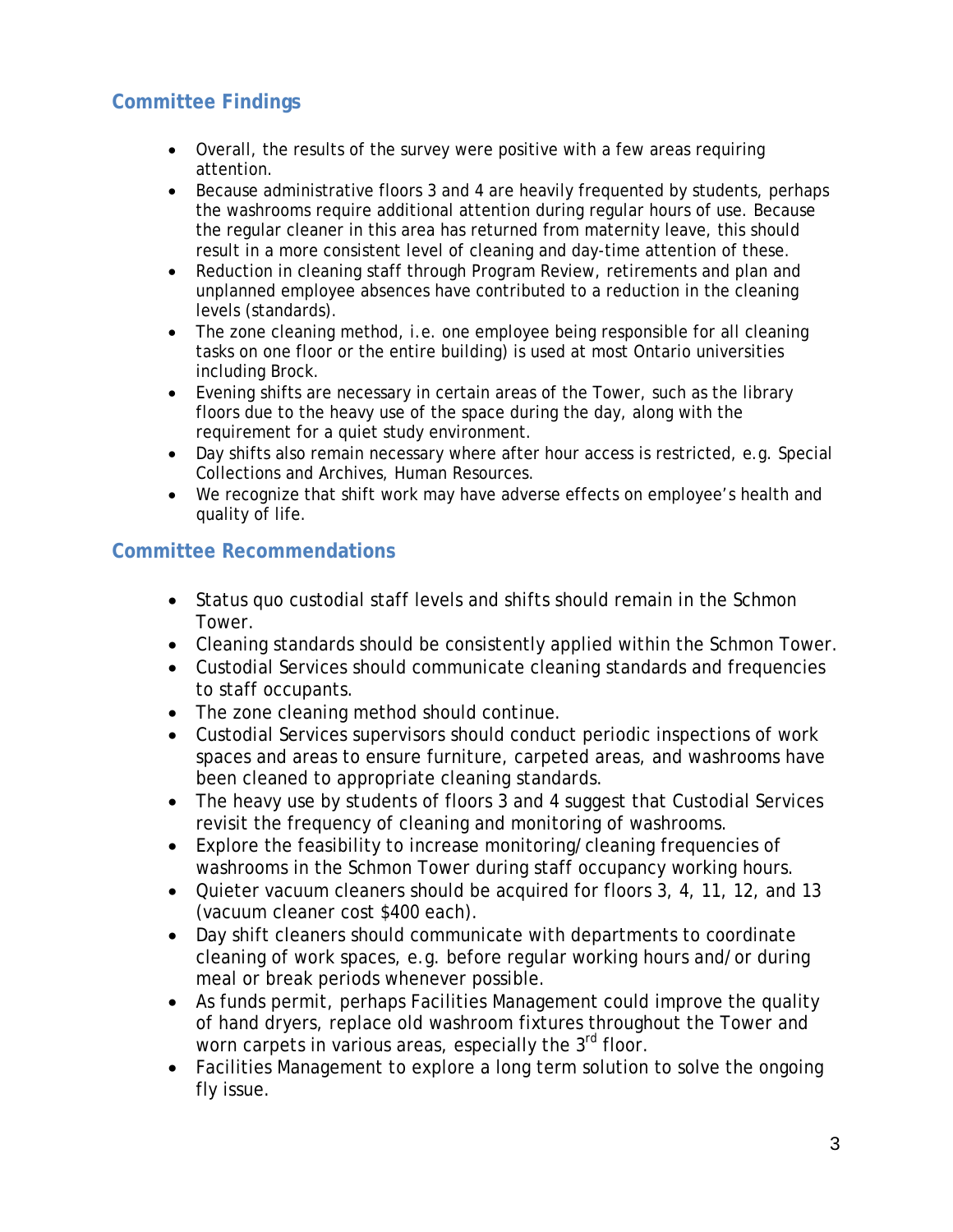### **Background**

The Custodial Services unit is responsible for maintaining the cleanliness of all interior spaces in academic, recreational and administrative buildings, as well as dining halls and common spaces in residences. Cleaning occurs 24/7 across three shifts - Days, Afternoons, and Evenings. Responsibilities include general cleaning, window cleaning, carpet extraction, floor restoration, waste and recycling removal, non-hazardous spill/flood clean-up, material handling, and event set-ups.

University spaces are currently cleaned according to APPA (Association of Physical Plant Administrators) Cleaning Appearance Level 2 - "ordinary tidiness", and in some areas Level 3 "casual inattention". See Appendix 2 for appearance level definitions. For spaces not identified in the APPA manual, the ISSA (Worldwide Cleaning Industry Association) cleaning times are used to determine time allocation of specific tasks.

#### <span id="page-4-0"></span>**Custodial Shifts**

- Day Shifts (6:00 am 2:30 pm), (7:00 am-3:30 pm)
- Afternoon Shift (3:00 pm 11:30 pm)
- Evening Shift  $(11:00 \text{ pm-}7:30 \text{ am})$

Table 1: Staffing Level by Shift Campus Wide

| <b>SHIFT</b>                                                  | $#$ of<br>Cleaners,<br>Main Campus | # of Cleaner<br>Floaters,<br>Main Campus | # of Cleaner -<br>Recycling,<br>Main Campus | $#$ of<br>Residence<br><b>Cleaners</b> | $#$ of<br>Casual<br><b>Cleaners</b> | Total<br>by Shift |
|---------------------------------------------------------------|------------------------------------|------------------------------------------|---------------------------------------------|----------------------------------------|-------------------------------------|-------------------|
|                                                               |                                    |                                          |                                             |                                        |                                     |                   |
| Days                                                          | 28                                 | 2                                        |                                             | 11                                     |                                     | 42                |
| Afternoon                                                     | 8                                  | 2                                        |                                             |                                        |                                     | 12                |
| Evenings/Weekends                                             | 23                                 |                                          |                                             |                                        |                                     | 24                |
| Casuals (shifts vary)                                         |                                    |                                          |                                             | 0                                      | 11                                  | 11                |
|                                                               |                                    |                                          |                                             |                                        |                                     |                   |
| Total                                                         | 59                                 | 4                                        | 2                                           | 13                                     | 11                                  | 89                |
|                                                               |                                    |                                          |                                             |                                        |                                     |                   |
| <b>Summer Students</b><br>(Residence/<br>Conference Services) |                                    |                                          |                                             | 9                                      |                                     |                   |

#### <span id="page-4-1"></span>**Supervision**

- Four Custodial supervisors.
- Two supervisors on the day shift, one works afternoon shift, and the other works the evening shift.
- One part-time supervisor works during the weekend (currently vacant).
- The employee-to-supervisor ratio is approximately 20:1. Staffing levels, work loading and supervisor-to-employee ratio were not discussed in great detail other than for information purposes.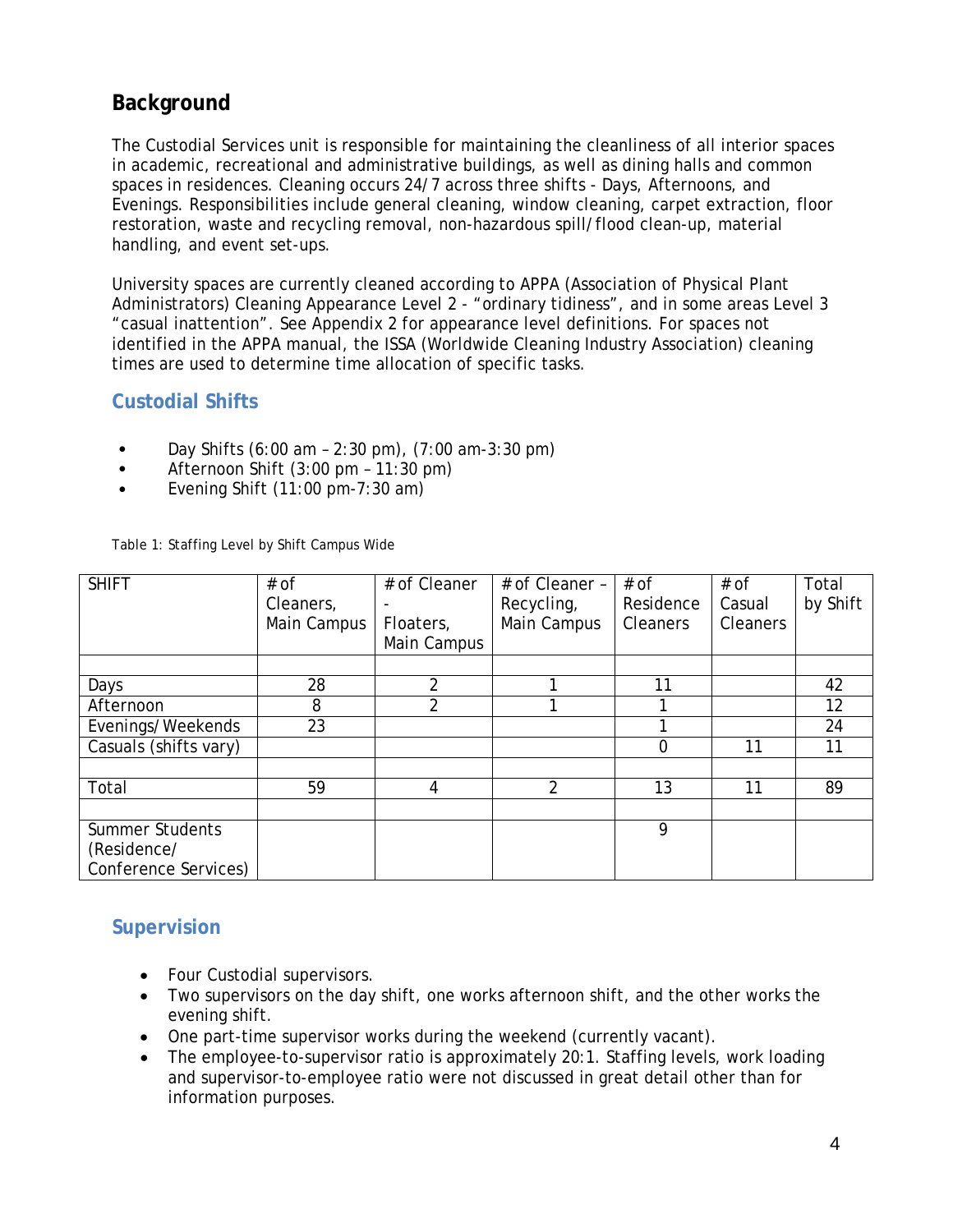#### <span id="page-5-0"></span>**Schmon Tower**

- 14 floors
- 174,000 net square feet
- 225 staff from 25 separate Faculty/Departments/Divisions
- Largest space utilization area James A. Gibson Library, followed by non-assignable public/building spaces belonging to Facilities Management. See Appendix 3.
- 105,000 square feet of carpeted floor area.
- Seven FTE Custodians dedicated exclusively to clean the Schmon Tower.
	- o Two on the day shift.
	- o One on the afternoon shift.
	- o Four on the evening shift.
	- o A few additional Custodians have overlapping tasks within the Tower on various shifts.
- Several areas have restricted access with security alarms that require day-time cleaning only, e.g. Special Collections and Archives, Human Resources.
- Administration areas (floors 3, 4, 11, 12 and 13) are primarily cleaned during the day.
- Library areas are cleaned primarily during the evening shift (floors 2, 5, 6, 7, 8, 9 and 10). See Appendix 4 for custodial allocation per floor.
- Administrative floors 3 and 4 are also heavily frequented by students (besides the library floors and the ground floor), as is the  $12<sup>th</sup>$  floor to a limited extent.
- Several custodial positions were not replaced in the Tower/Thistle areas, resulting in spreading the workload of these positions among the remaining cleaners. Consequently, some areas experienced a reduction in cleaning frequencies and the level of appearance, and a shift from APPA level 2 to APPA level 3. Offices are now being cleaned weekly on several floors instead of daily. Washroom monitoring and frequency of cleaning were also reduced in stairways and corridors.
- Employee attendance also plays an important factor in the level of cleaning appearance within a building. If high absenteeism occurs, the effects on cleanliness are noticed.

## <span id="page-5-1"></span>**Current Cleaning Frequencies**

Cleaning frequencies are defined as the repetition of when cleaning tasks are performed in a specified location, e.g. washrooms cleaned daily, offices cleaned weekly.

Most common spaces and their cleaning frequencies in the Schmon Tower:

- Office spaces: Cleaned **weekly** (vacuum carpet, empty and reline waste container, clean furniture, shelves and all flat surfaces, clean glass on door, disinfect phone, doorknobs and light switches). Occupants are responsible for transferring their recycling material to larger recycling containers in public corridors and for the cleaning of their computer equipment.
- Reception Office spaces: Cleaned **daily** (vacuum carpet, empty and reline waste container, clean furniture, shelves and all flat surfaces, clean glass on and by door, disinfect phone, doorknobs and light switches). Dusting and disinfecting touch points are completed weekly. Occupants are responsible for cleaning their computer equipment.
- Washrooms: Cleaned **daily** (clean and disinfect all fixtures, sweep and wet mop floors, clean mirrors, dryer and counters, clean all partitions, empty all waste containers,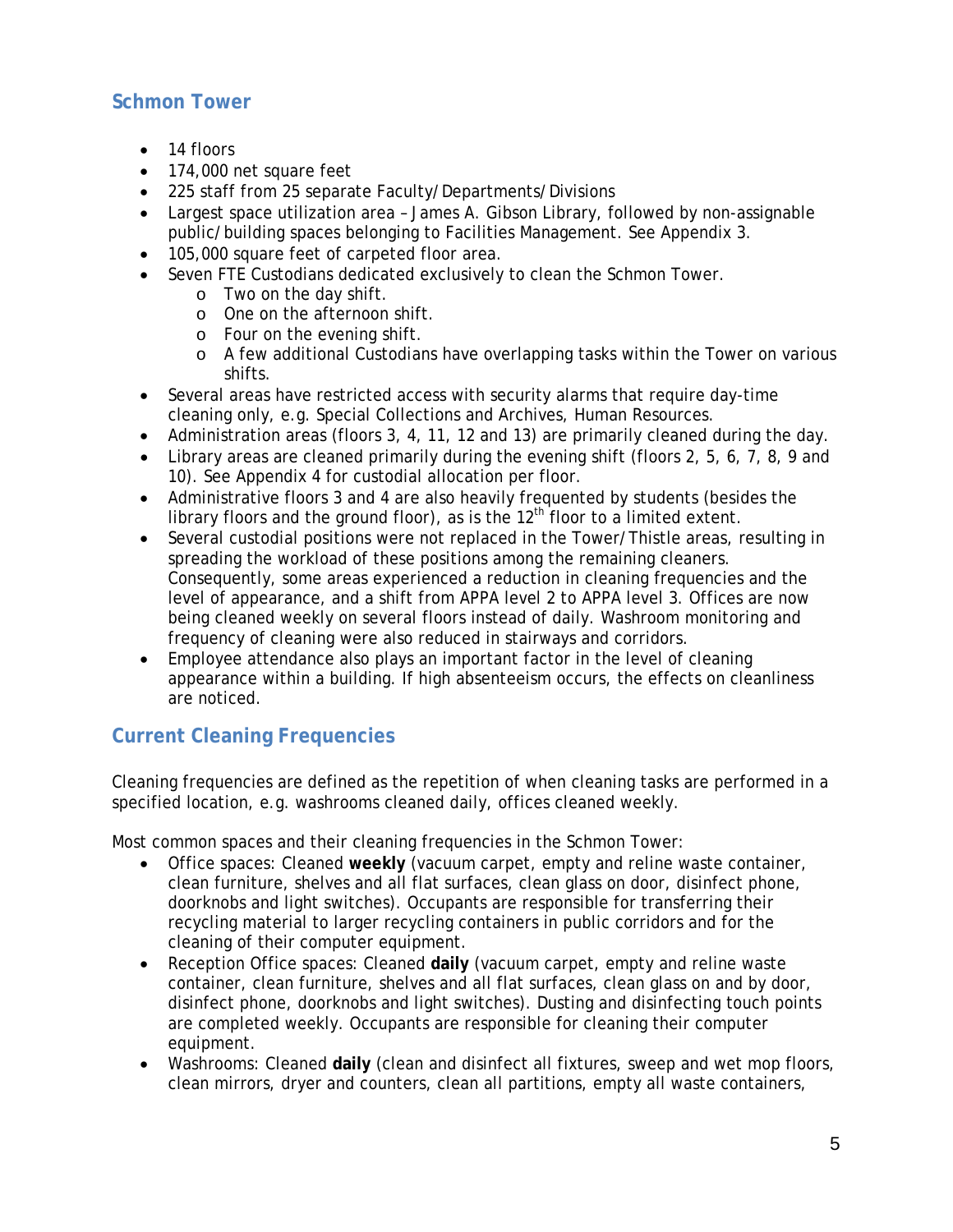restock all paper and soap supplies). Washrooms are monitored through the day. The number of times they are monitored varies/shift due to volume of use.

- Corridors: Cleaned **daily (**sweep and wet mop, waste containers emptied, clean elevator doors, clean drinking fountains, clean doors and windows).
- Meeting rooms: Cleaned **2-3x weekly** depending on use (vacuum carpet, empty and reline waste and recycling container, clean furniture, shelves and all flat surfaces, clean white boards, clean glass on and by door, disinfect phone, doorknobs and light switches).
- Lounges: Cleaned **daily** (clean sink and counter, empty garbage and organic containers, vacuum or sweep and wet mop floor, and clean furniture).
- Library open study spaces: Cleaned **daily/weekly** (vacuum floors, clean all desks and work surfaces, dust bookcases, clean and re-arrange furniture to default layout, empty waste and recycling containers). Library staff are responsible for cleaning computer equipment in Classroom A and general study spaces.

#### <span id="page-6-0"></span>**Cleaning Systems**

The Committee reviewed the two main systems / ways to organize work most commonly used in the cleaning industry - which are Zone Cleaning and Team Cleaning.

- o Zone Cleaning- one employee performs all cleaning tasks for a specific floor or area of a building on various shifts.
- o Team Cleaning a team of 3 to 4 employees within a building perform a specific task within a building in a specific order, usual one person dusts and empties garbage, another vacuums and cleans all floors, and the third cleans washrooms and hallways. This cleaning system can be performed on various shifts as well.

There are benefits of each cleaning system and the system used depends on several factors such as size of buildings, occupant use, and stakeholder requirements.

At Brock, Zone Cleaning is used primarily throughout the campus including the Schmon Tower. The bulk of the cleaning for the library floors occurs on the evening shift due heavy use of the space during the days and evenings, as well as the requirement for a quiet study environment. The administrative floors (3, 4, 11, 12 and 13) are cleaned during the day shift.

A survey was conducted of eight Ontario universities. All the universities responded that they are also using the Zone Cleaning system.

An emerging strategy in the cleaning industry is to move custodians to day cleaning, i.e. cleaning during daylight hours. Benefits include the potential reduction in energy costs associated with lighting, heating, cooling and ventilating a building that would be unoccupied overnight. One drawback of using day cleaning is the tendency to "Skip Clean" or "Wave By". This occurs when occupants are in meetings or busy working and wave the cleaner on so that they are not disturbed. Occupant use within each building and stakeholder requirements are factors that need to be considered prior to implementing any changes in this regard.

#### <span id="page-6-1"></span>**Equipment**

With daytime cleaning occurring on the administrative floors, and these spaces having many carpeted floors, the use of quieter cleaning equipment would benefit the staff occupants. Trials on-campus are currently underway with the use of quieter vacuum cleaner.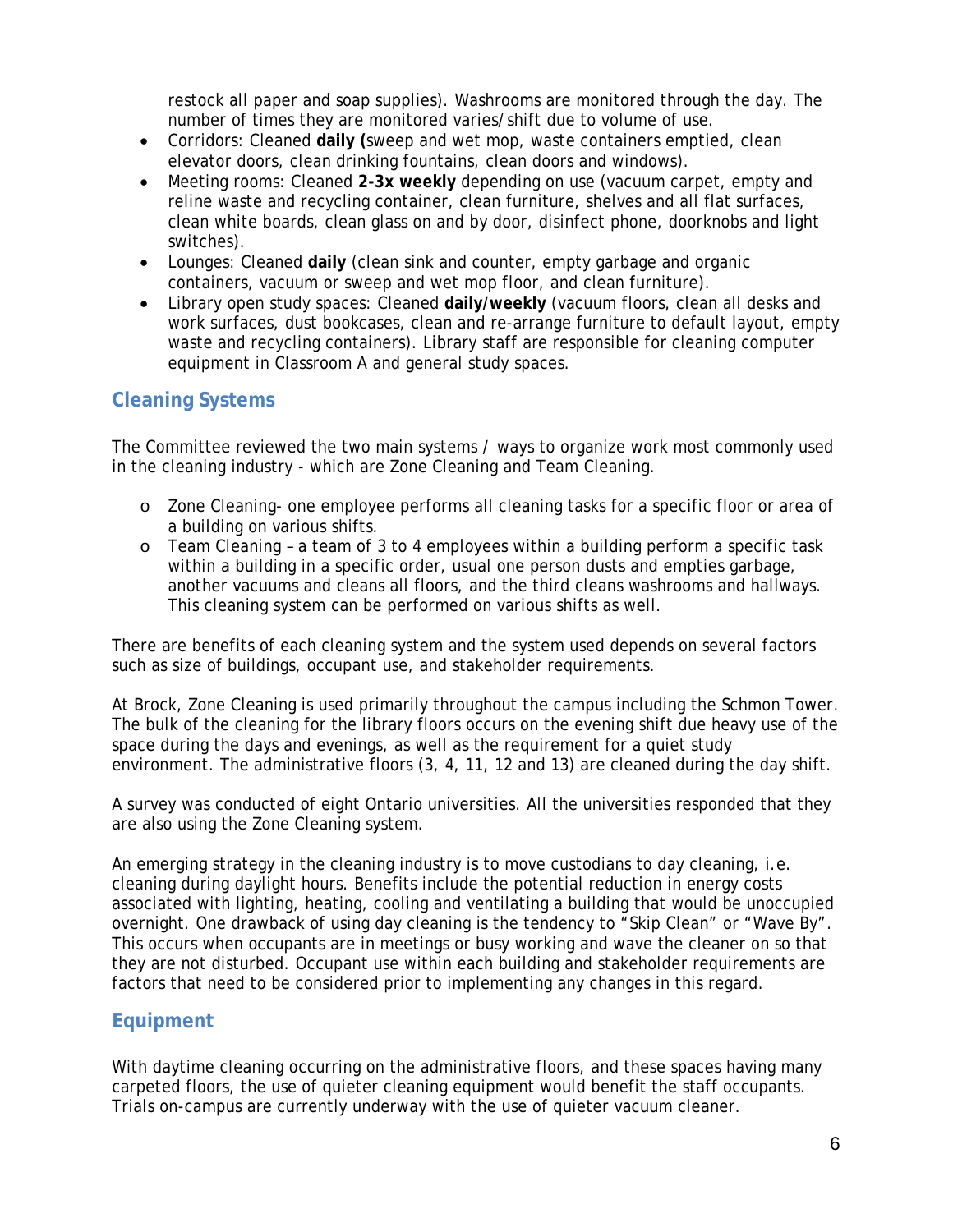Current vacuum cleaners operate at about 70 dB, while the trial units operate at 50 dB. It is also advantageous to organize cleaning of work spaces when occupants are on breaks, whenever possible.

#### <span id="page-7-0"></span>**The Effect of Shift Work**

Working shifts requires an adjustment to many aspects of an employee's life. It may adversely affect marital and family relationships, social life, and lead to health issues.  $123$ 

#### <span id="page-7-1"></span>**References**

1. Working night shifts 'sends body into chaos and could cause lasting damage to health. Retrieved from

[http://www.independent.co.uk/life-style/health-and-families/health-news/working](http://www.independent.co.uk/life-style/health-and-families/health-news/working-night-shifts-sends-body-into-chaos-and-could-cause-lasting-damage-to-health-9074052.html)[night-shifts-sends-body-into-chaos-and-could-cause-lasting-damage-to-health-](http://www.independent.co.uk/life-style/health-and-families/health-news/working-night-shifts-sends-body-into-chaos-and-could-cause-lasting-damage-to-health-9074052.html)[9074052.html.](http://www.independent.co.uk/life-style/health-and-families/health-news/working-night-shifts-sends-body-into-chaos-and-could-cause-lasting-damage-to-health-9074052.html)

- 2. You asked: what's the best bedtime? Retrieved from [http://time.com/3183183/you](http://time.com/3183183/you-asked-whats-the-ideal-time-to-go-to-sleep/)[asked-whats-the-ideal-time-to-go-to-sleep/.](http://time.com/3183183/you-asked-whats-the-ideal-time-to-go-to-sleep/)
- 3. The health risks of shift work. Retrieved from [http://www.webmd.com/sleep](http://www.webmd.com/sleep-disorders/excessive-sleepiness-10/shift-work?page=2)[disorders/excessive-sleepiness-10/shift-work?page=2.](http://www.webmd.com/sleep-disorders/excessive-sleepiness-10/shift-work?page=2)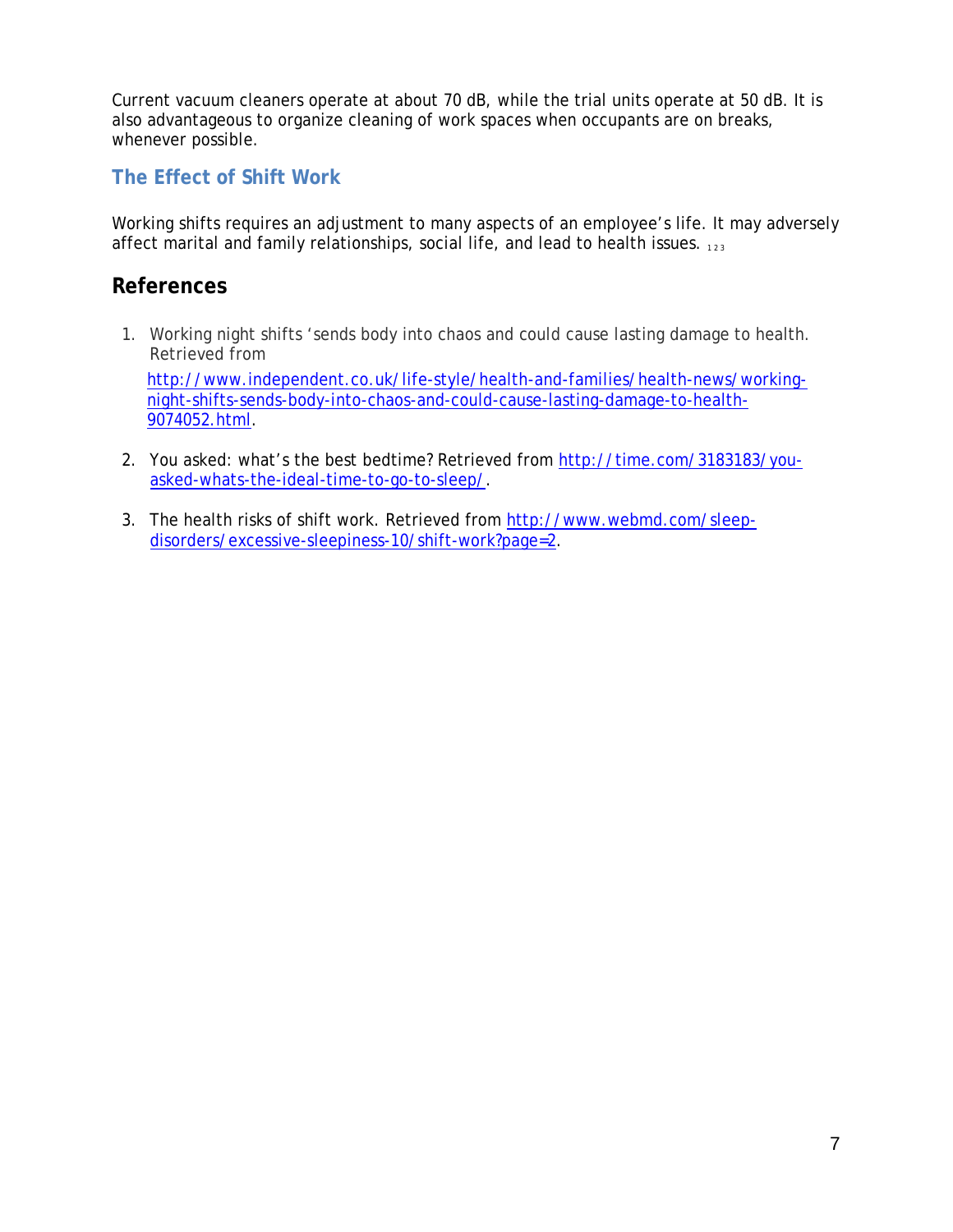## <span id="page-8-0"></span>**Appendix 1: Terms of Reference**

Ad-hoc Schmon Tower Review of Custodial Services Committee

Composition of Members

- FM Management Member & Co-Chair Domenic Maniccia
- FM Management Member Laurie White
- CUPE 1295 Member Janice Walker
- CUPE 1295 Member Cindy Flynn
- CUPE 1295 Member Brad Woods
- Schmon Tower Occupant (Academic) Representative Deb Kalvee
- Schmon Tower Occupant (Student Services) Representative Kelly Veld
- Schmon Tower Occupant (Administrative) Representative Ed Wall

Ex Officio: HR rep – (Jennifer Guarasci/Amanda Villella) Ex Officio: CUPE 1295 rep – Shane Jenkins

CUPE 1295 Co-Chair- Cindy Flynn

Scope & Mandate

The scope of the Committee is to:

- a. Review current Custodial Services practices in delivering daily cleaning, waste and recycling services to the occupants of the Schmon Tower in terms of, but not limited to: job-routines, frequencies, standards, work-loading, staffing, scheduling (shifts/weekends/all-season), supervision & safety, equipment, costs, access & disruption (e.g. noise), security, and occupant feedback;
- b. Examine alternative approaches, best practices, and occupant & employee preferences in relation to the factors at a., above; and
- c. Make recommendations and report findings to the FM LMRC by May 13, 2015.

Meeting Frequency & Reporting

The Committee will:

- a. meet at least monthly, between scheduled monthly FM LMRC meetings;
- b. report progress at the monthly FM LMRC; and
- c. prepare a final concise written report

References & Resources

- APPA Custodial Staffing Guidelines for Educational Facilities
- ISSA Cleaning Industry Management Standards and Clean Standards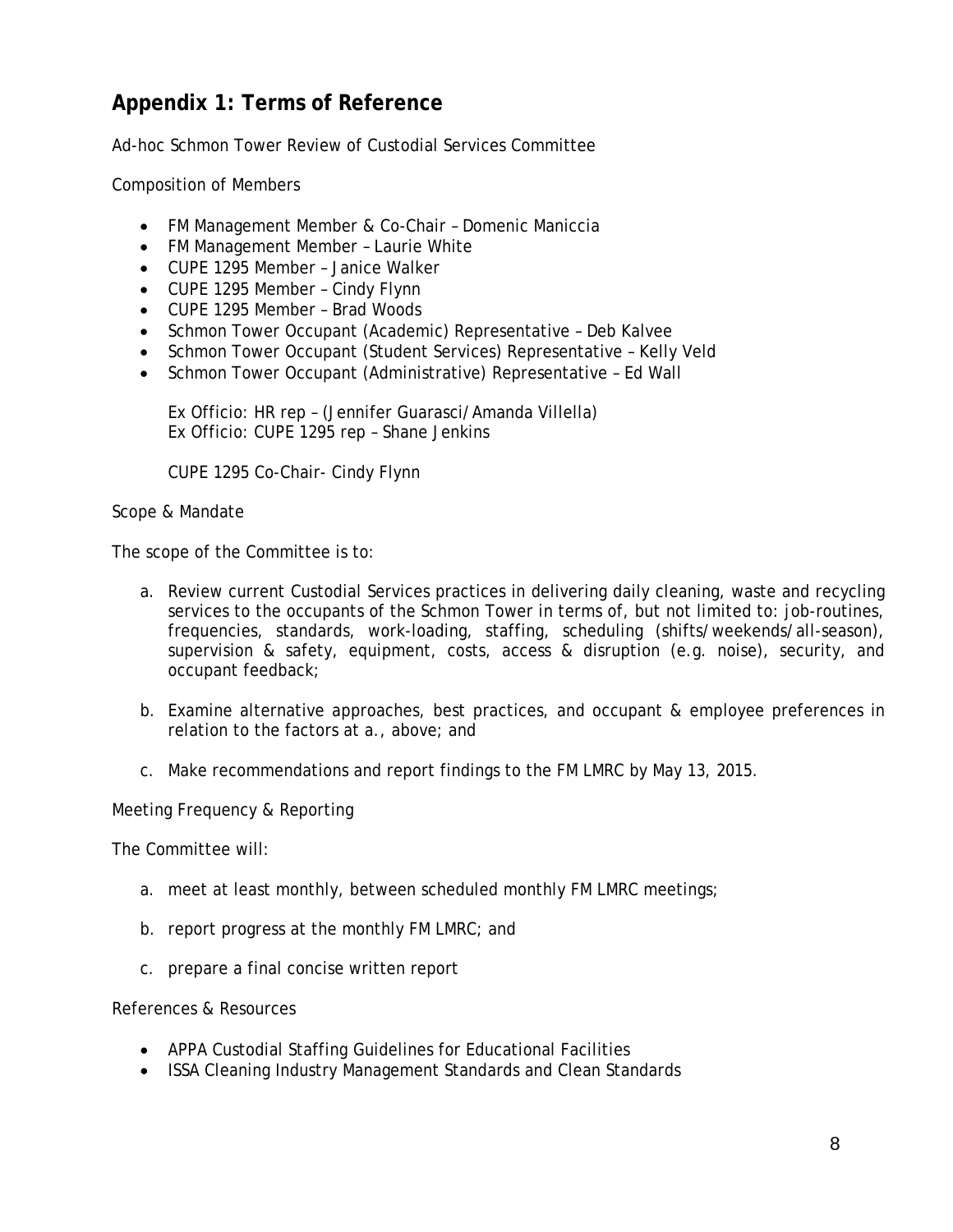## <span id="page-9-0"></span>**Appendix 2: APPA Appearance Levels Definitions**

Level 1 -Orderly Spotlessness

- Floors and base moldings shine and/or are bright and clean; colours are fresh. There is no buildup in corners or along walls.
- All vertical and horizontal surfaces have a freshly cleaned or polished appearance and have no accumulation of dust, dirt, marks, streaks, smudges, or fingerprints. Light all work and fixtures are clean.
- Washroom and shower fixtures and tile gleam and are odor-free. Supplies are adequate.
- Trash containers and pencil sharpeners hold only daily waste, are clean and odorfree.

Level 2 - Ordinary Tidiness

- Floors and base moldings shine and/or are bright and clean. There is no buildup in corners or along walls, but there can be up to two days' worth of dust, dirt, stains, or streaks.
- All vertical and horizontal surfaces are clean, but marks, dust, smudges, and fingerprints are noticeable upon close observation. Light all work and fixtures are clean.
- Washroom and shower fixtures and tile gleam and are odor-free. Supplies are adequate.
- Trash containers and pencil sharpeners hold only daily waste, are clean and odorfree.

Level 3 - Casual Inattention

- Floors are swept or vacuumed clean, but upon close observation there can be stains. A buildup of dirt and/or floor finish in corners and along walls can be seen.
- There are dull spots and/or matted carpet in walking lanes. There are streaks or splashes on base molding.
- All vertical and horizontal surfaces have obvious dust, dirt, marks, smudges, and fingerprints. Lamps all work and fixtures are clean.
- Trash containers and pencil sharpeners hold only daily waste, are clean and odorfree.

Level 4 - Moderate Dinginess

- Floors are swept or vacuumed clean, but are dull, dingy, and stained. There is a noticeable buildup of dirt and/or floor finish in corners and along walls.
- There is a dull path and/or obviously matted carpet in walking lanes. Base molding is dull and dingy with streaks or splashes.
- All vertical and horizontal surfaces have conspicuous dust, dirt, smudges, fingerprints, and marks. Lamp fixtures are dirty and some lamp (up to 5 percent) are burned out.
- Trash containers and pencil sharpeners have old trash and shavings. They are stained and marked. Trash containers smell sour.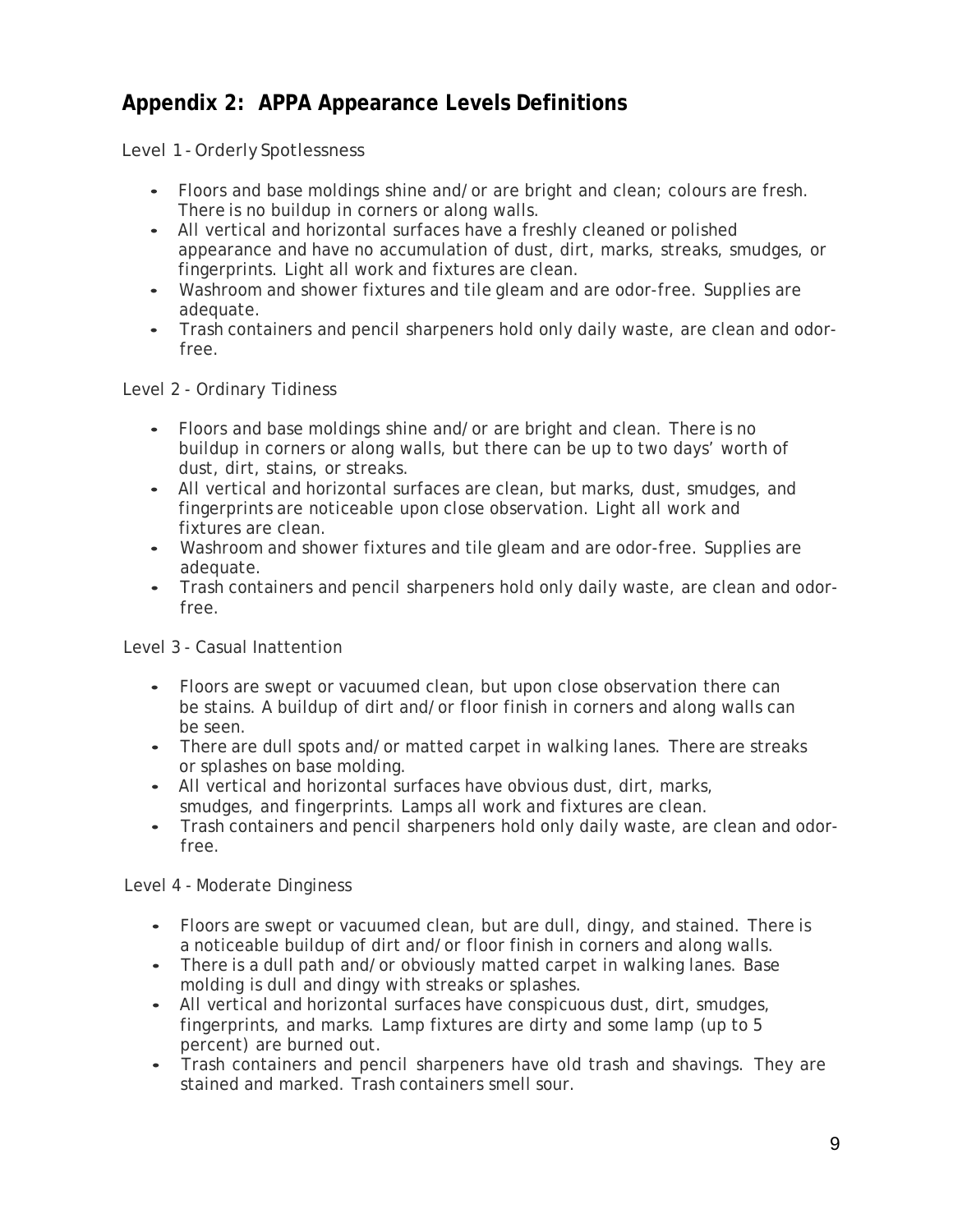Level 5 - Unkempt Neglect

- Floors and carpets are dull, dirty, dingy, scuffed, and/or matted. There is a conspicuous buildup of old dirt and/or floor finish in corners and along walls. Base molding is dirty, stained, and streaked. Gum, stains, dirt, dust balls, and trash are broadcast.
- All vertical and horizontal surfaces have major accumulations of dust, dirt, smudges, and fingerprint, all of which will be difficult to remove. Lack of attention is obvious.
- Light fixtures are dirty with dust balls and flies. Many lamps (more than 5 percent) are burned out.
- Trash containers and pencil sharpeners overflow. They are stained and marked. Trash containers smell sour. 1

#### **References**

1. APPA Custodial Staffing Guidelines for Educational Facilities – third edition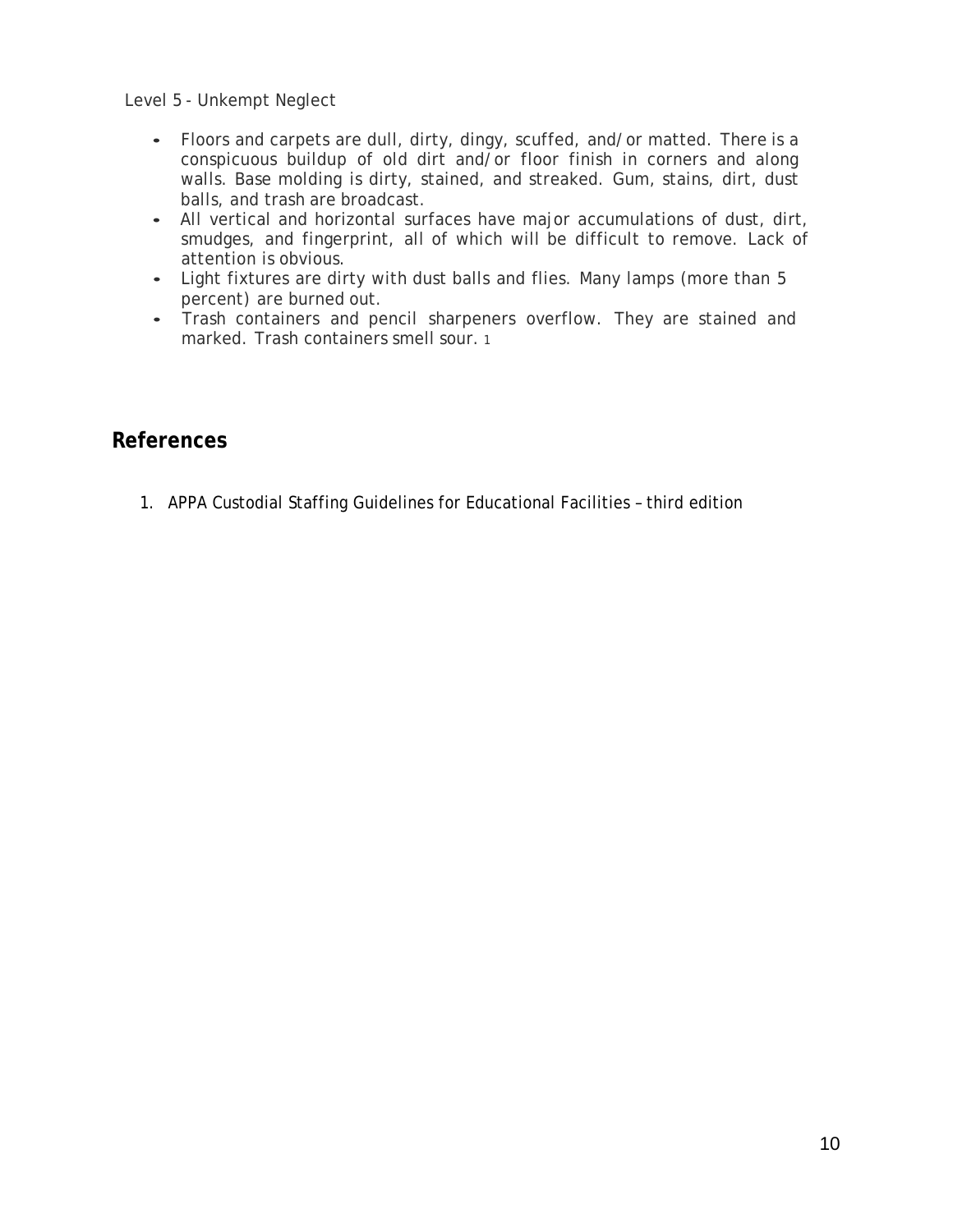| <b>Business Unit, Division, Department</b>             | <b>Total Count Total</b> |                   | <b>Total Area</b>      |
|--------------------------------------------------------|--------------------------|-------------------|------------------------|
|                                                        | <b>Spaces</b>            | S.M.              | S.F.                   |
| <b>Total</b>                                           |                          |                   | 449 16,164.1 173,989.7 |
| -BLDG-BLDG-Building Space Halls, Corridors, Etc.       | 152                      | 4,784.7           | 51,502.0               |
| -FOODSERV-FS ST-Food Services Schmon Tower             | 15                       | 717.5             | 7,723.6                |
| -LIBRARY-LIB-Library                                   | 105                      | 6,283.0           | 67,630.1               |
| -RESEARCH-VPRSCH-VP, Research Services                 | $\overline{3}$           | 53.7              | 578.5                  |
| <b>ACADEMIC-FOGS-GRAD-Graduate Studies</b>             | ī                        | 15.8              | 170.7                  |
| <b>ACADEMIC-FOH-DART-Dramatic Arts</b>                 | $\overline{12}$          | 523.3             | 5,633.5                |
| ACADEMIC-FOH-MUSIC-Music                               | $\overline{3}$           | 56.9              | 613.4                  |
| ACADEMIC-GSB-DGSB-Dean, Goodman School Of Business     | 1                        | 12.4              | 134.3                  |
| ADMIN-ADMIN-BLDG-Building                              | $\overline{6}$           | 93.4              | 1,006.1                |
| ADMIN-ADMIN-CAMPSEC-Campus Security                    | 1                        | 14.1              | 152.0                  |
| <b>ADMIN-ADMIN-CARSERV-Career Services</b>             | $\overline{9}$           | 261.2             | 2,812.2                |
| ADMIN-ADMIN-FIN-Finance                                | $\overline{10}$          | 354.6             | 3,816.9                |
| ADMIN-ADMIN-HREHS-Human Resources / Health Safety & W  | 22                       | 420.5             | 4,526.7                |
| ADMIN-ADMIN-IAUD-Internal Auditor                      | $\overline{2}$           | 29.9              | 322.0                  |
| <b>ADMIN-ADMIN-INST-Institutional Analysis</b>         | $\overline{2}$           | 33.1              | 356.2                  |
| <b>ADMIN-ADMIN-ITS-Information Technology Services</b> | $\overline{6}$           | 117.2             | 1,261.9                |
| <b>ADMIN-ADMIN-PRES-Presidents Office</b>              | 16                       | 342.2             | 3,683.4                |
| ADMIN-ADMIN-PUR-Purchasing Services                    | $\overline{3}$           | 46.0              | 495.1                  |
| ADMIN-ADMIN-REG-Office Of The Registrar                | $\overline{17}$          | 519.7             | 5,594.1                |
| ADMIN-ADMIN-SAFA-Student Awards & Financial Aid        | $\overline{5}$           | 103.5             | 1,114.0                |
| ADMIN-ADMIN-SDC-Student Development Centre             | $\overline{22}$          | 247.7             | 2,666.4                |
| ADMIN-ADMIN-SDCACC-SDC Accessibility                   | $\overline{11}$          | 152.0             | 1,637.0                |
| <b>ADMIN-ADMIN-STNTSERV-Student Services</b>           | 5                        | 61.3              | 659.8                  |
| ADMIN-ADMIN-UNIVADV-Office Of University Advancement   | $\overline{1}$           | $\overline{11.4}$ | 123.0                  |
| ADMIN-ADMIN-UNIVSECY-University Secretariat            | $\overline{6}$           | 97.0              | 1,044.1                |
| ADMIN-ADMIN-VPACAD-VP, Academic                        | $\overline{1}$           | 12.0              | 129.3                  |
| ADMIN-ADMIN-VPFA-VP, Finance And Administration        | 1                        | 26.6              | 287.0                  |
| <b>ADMIN-FM-FM-Facilities Management</b>               | $\overline{5}$           | 657.3             | 7,076.0                |
| <b>ADMIN-FM-FMCU-FM</b><br>Custodial                   | 4                        | 50.2              | 540.4                  |
| ADMIN-FM-FMEL-FM Electrical                            | 1                        | 11.4              | 122.9                  |
| <b>ADMIN-RETAIL-BOOK-Campus Bookstore</b>              | $\overline{1}$           | 53.4              | 575.7                  |

## <span id="page-11-0"></span>**Appendix 3: Department Area Summary Schmon Tower**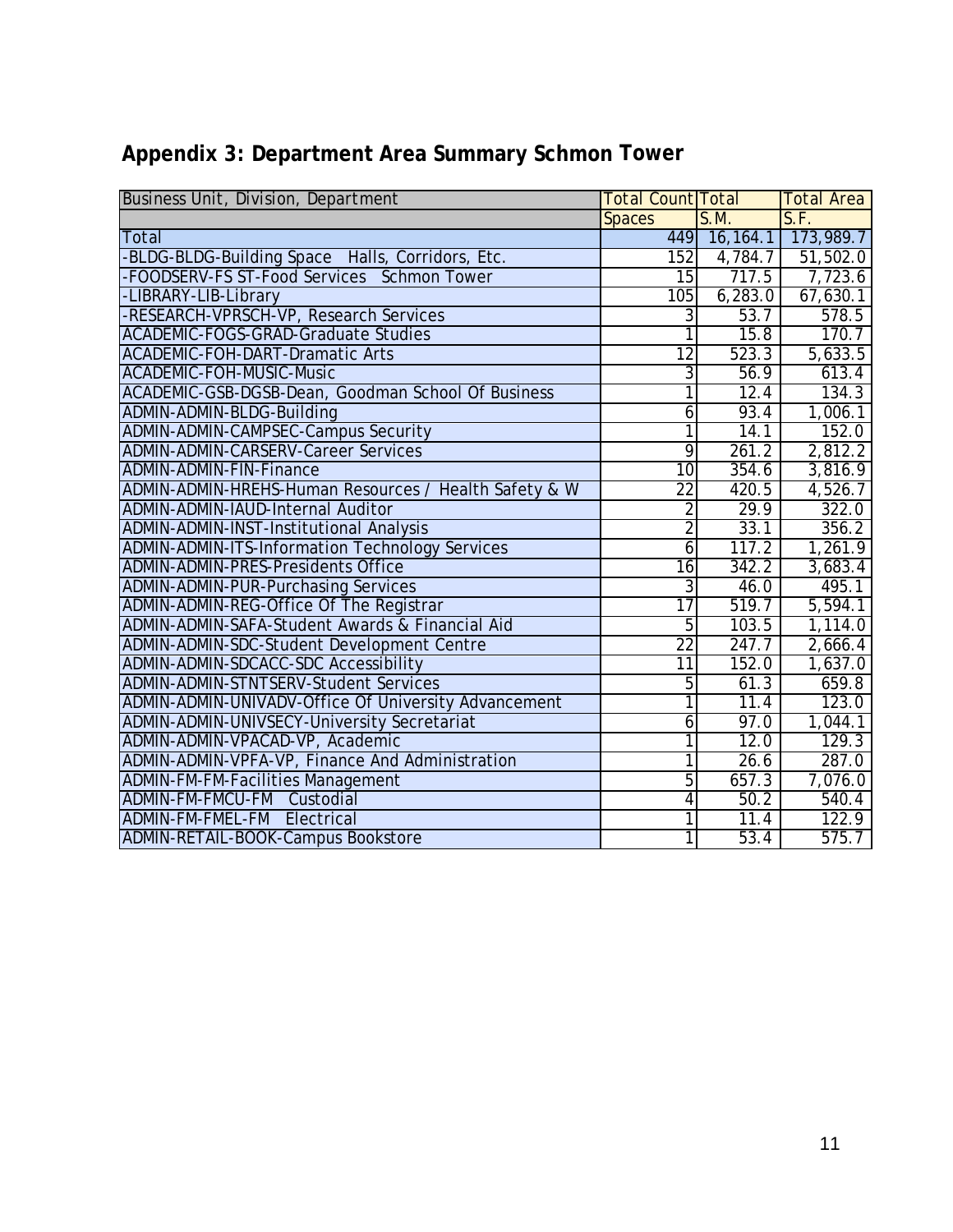## <span id="page-12-0"></span>**Appendix 4: Schmon Tower Custodial Services Employee Allocation as of January 30, 2015**

| Level           | Area Cleaned        | <b>Net</b> | Restricted | Shift             | Employee             | Work    |
|-----------------|---------------------|------------|------------|-------------------|----------------------|---------|
|                 |                     | S.F.       | Access     |                   |                      | Days    |
|                 |                     |            |            |                   |                      |         |
| 1               | Halls, Men's WR,    | 30,500     |            | Days              | Cleaner 1            | Mon-Fri |
|                 | Classrooms,         |            |            |                   |                      |         |
|                 | elevators + Thistle |            |            |                   |                      |         |
| $\overline{2}$  | Learning            | 33,000     |            | Midnights         | Cleaner <sub>2</sub> | Sun-Thu |
|                 | Commons+ Tower      |            |            |                   |                      |         |
| $\overline{2}$  | Learning            | Same       |            | Midnights         | Cleaner 3            | Mon-Fri |
|                 | Commons + Tower     | <b>as</b>  |            |                   |                      |         |
|                 |                     | Above      |            |                   |                      |         |
| 3               | Entire floor        | 7,400      |            | Afternoons*       | Cleaner 4            | Mon-Fri |
| $\overline{4}$  | Entire floor        | 10,400     |            | Afternoons*       | Cleaner 4            | Mon-Fri |
| $\overline{5}$  | Entire floor        | 10,400     |            | Midnights         | Cleaner 5            | Mon-Fri |
| 6               | Entire floor        | 10,400     |            | Midnights         | Cleaner 5            | Mon-Fri |
| 7               | Entire floor        | 10,400     |            | Midnights         | Cleaner 5            | Mon-Fri |
| 8               | Entire floor        | 10,400     |            | Midnights         | Cleaner 6            | Sun-Thu |
| $\overline{9}$  | Entire floor        | 10,400     |            | Midnights         | Cleaner 6            | Sun-Thu |
| 10              | Majority of Floor   | 7,100      |            | Midnights         | Cleaner 6            | Sun-Thu |
| 10              | Special             | 3,300      | Yes        | Days              | Cleaner <sub>8</sub> | Mon-Fri |
|                 | Collections         |            |            |                   |                      |         |
| $\overline{11}$ | Entire floor        | 10,400     |            | Afternoons*       | Cleaner 4            | Mon-Fri |
| 12              | Entire floor        | 10,400     | Yes        | Days <sup>^</sup> | Cleaner 7            | Mon-Fri |
| $\overline{13}$ | Entire floor        | 10,400     | Yes        | Days <sup>^</sup> | Cleaner 7            | Mon-Fri |

\* This position is normally on days- Maternity Leave

^ Lead Hand responsibilities

Cleaner #8 works in Thistle but is responsible for Special Collections area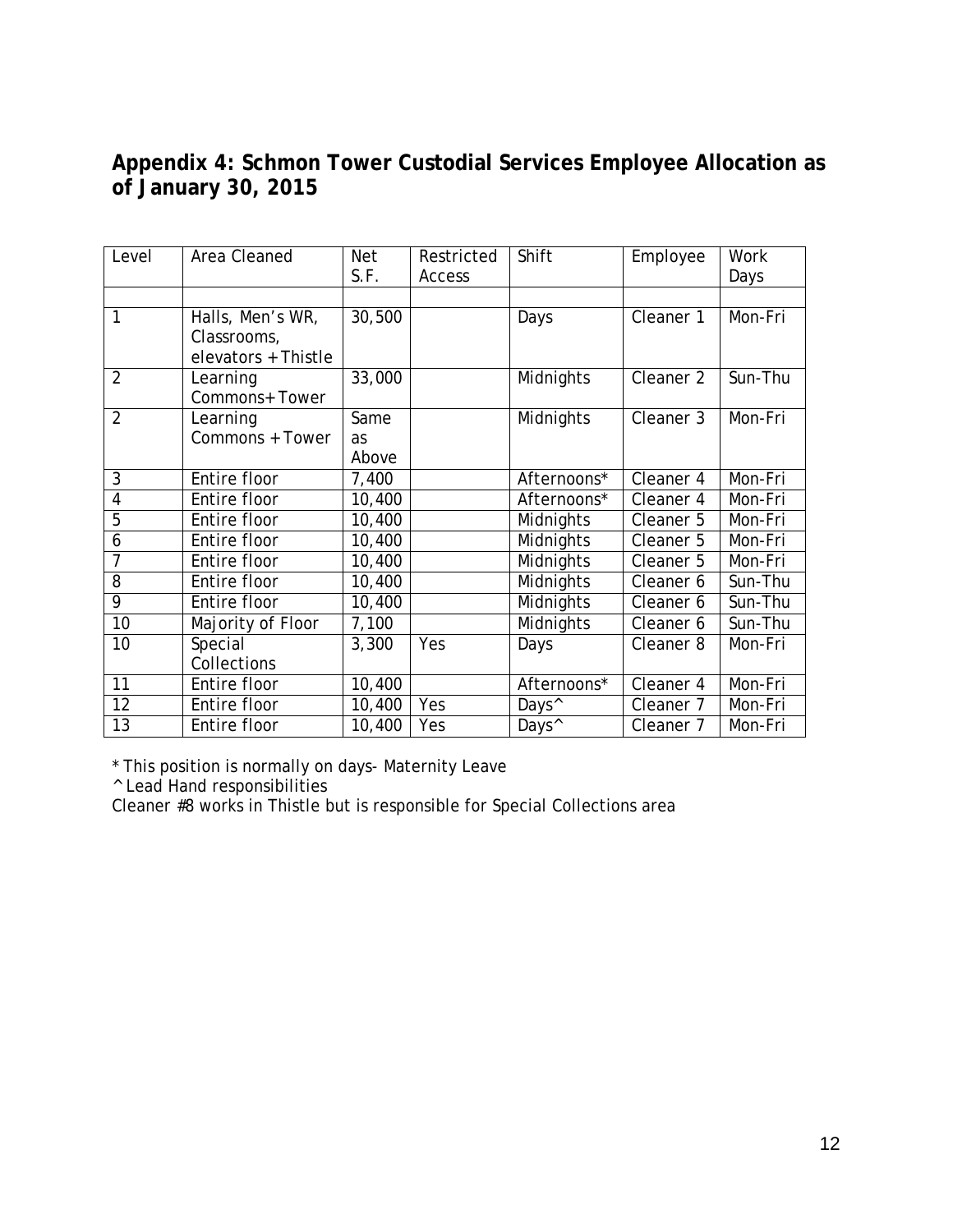## <span id="page-13-0"></span>**Appendix 5: Staff Occupant Survey Results – Schmon Tower Custodial Services**

#### *1. On which floor do you mainly work?*

| Response       | Percentage             | Count          |
|----------------|------------------------|----------------|
|                | 8.6%                   | $\overline{7}$ |
| 2 (main floor) | 9.9%                   | 8              |
| 3              | 14.8%                  | 12             |
| 4              | 13.6%                  | 11             |
| 8              | 1.2%                   | 1              |
| 10             | 3.7%                   | 3              |
| 11             | 21.0%                  | 17             |
| 12             | 24.7%                  | 20             |
| 13             | 2.5%                   | $\overline{2}$ |
|                | <b>Total Responses</b> | 81             |

### *2. During what time of day do you primarily work?*

| Response                                 | Percentage             | Count |  |
|------------------------------------------|------------------------|-------|--|
| Days, e.g. $8 \text{ am} - 4 \text{ pm}$ | 98.8%                  | 80    |  |
| Afternoons, e.g. 3 pm - 11 pm            | 1.2%                   |       |  |
| Evenings, e.g. after 6 pm                | 0.0%                   |       |  |
|                                          | <b>Total Responses</b> | 81    |  |

*3. Overall, how satisfied are you with the level of cleanliness of your work station (office, desk or counter)?*

| Response                              | Percentage             | Count          |
|---------------------------------------|------------------------|----------------|
| Very satisfied                        | 13.6%                  | 11             |
| Satisfied                             | 25.9%                  | 21             |
| Neither satisfied nor<br>dissatisfied | 28.4%                  | 23             |
| <b>Dissatisfied</b>                   | 27.2%                  | 22             |
| Very dissatisfied                     | 4.9%                   | $\overline{4}$ |
|                                       | <b>Total Responses</b> | 81             |

*Comments: 42*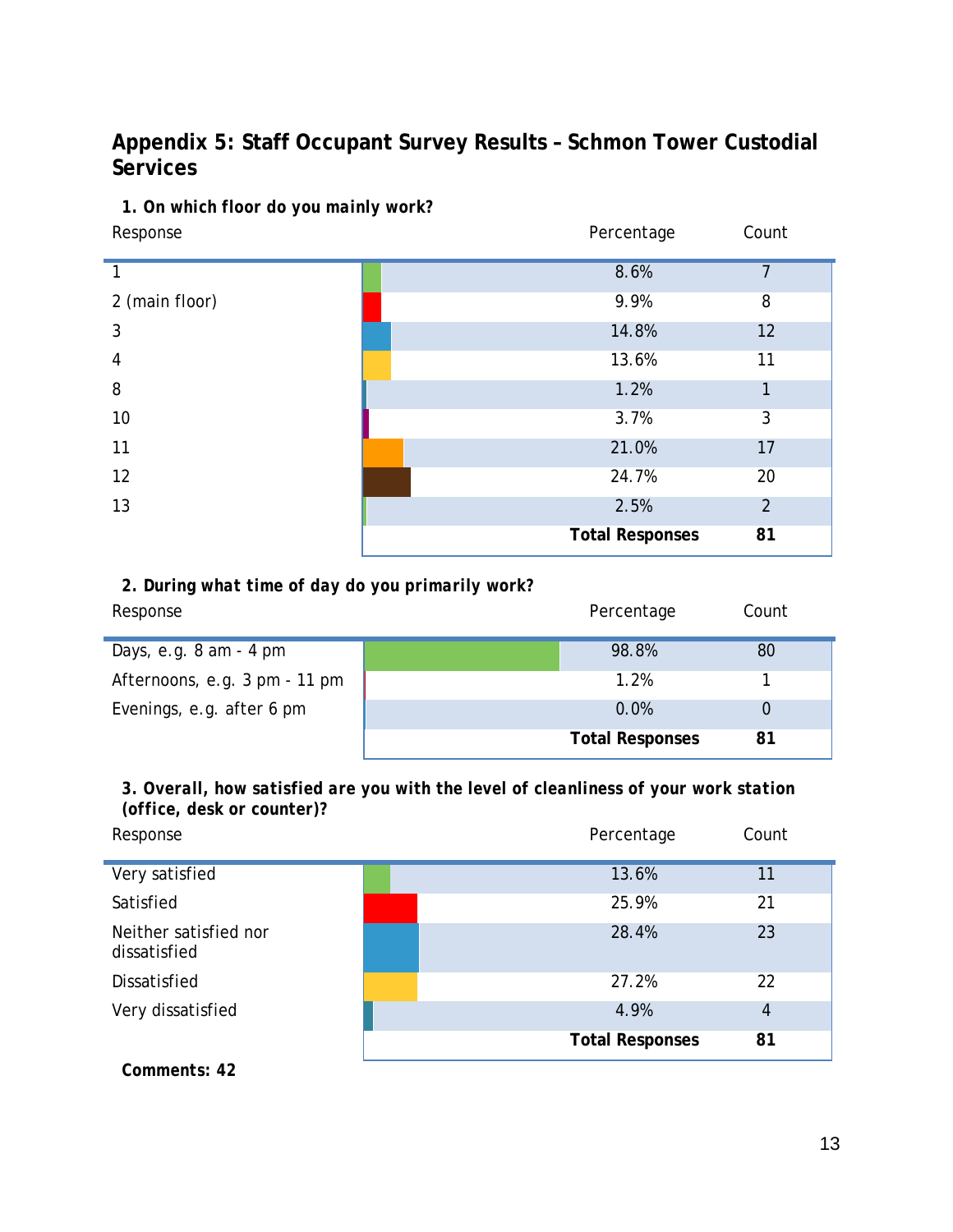*4. Overall, how satisfied are you with the cleanliness of your public common areas (e.g. reception areas, meeting rooms, corridors, student spaces, etc.)?*

| Response                              | Percentage             | Count |
|---------------------------------------|------------------------|-------|
| Very satisfied                        | 8.6%                   | 7     |
| Satisfied                             | 39.5%                  | 32    |
| Neither satisfied nor<br>dissatisfied | 23.5%                  | 19    |
| Dissatisfied                          | 22.2%                  | 18    |
| Very dissatisfied                     | 6.2%                   | 5     |
|                                       | <b>Total Responses</b> | 81    |

*Comments: 28*

*5. Overall, how satisfied are you with the cleanliness of washrooms in your work area?* Response **Count Response** Count

| Very satisfied                        | 8.6%                   | ᄀ  |
|---------------------------------------|------------------------|----|
| Satisfied                             | 40.7%                  | 33 |
| Neither satisfied nor<br>dissatisfied | 13.6%                  | 11 |
| Dissatisfied                          | 22.2%                  | 18 |
| Very dissatisfied                     | 14.8%                  | 12 |
|                                       | <b>Total Responses</b> | 81 |

*Comments: 37*

*6. Overall, how satisfied are you with the waste & recycling collection in the common areas within the building?*

| Response                              | Percentage             | Count |
|---------------------------------------|------------------------|-------|
| Very satisfied                        | 17.3%                  | 14    |
| Satisfied                             | 30.9%                  | 25    |
| Neither satisfied nor<br>dissatisfied | 27.2%                  | 22    |
| Dissatisfied                          | 18.5%                  | 15    |
| Very dissatisfied                     | 6.2%                   | 5     |
|                                       | <b>Total Responses</b> | 81    |

*Comments: 26*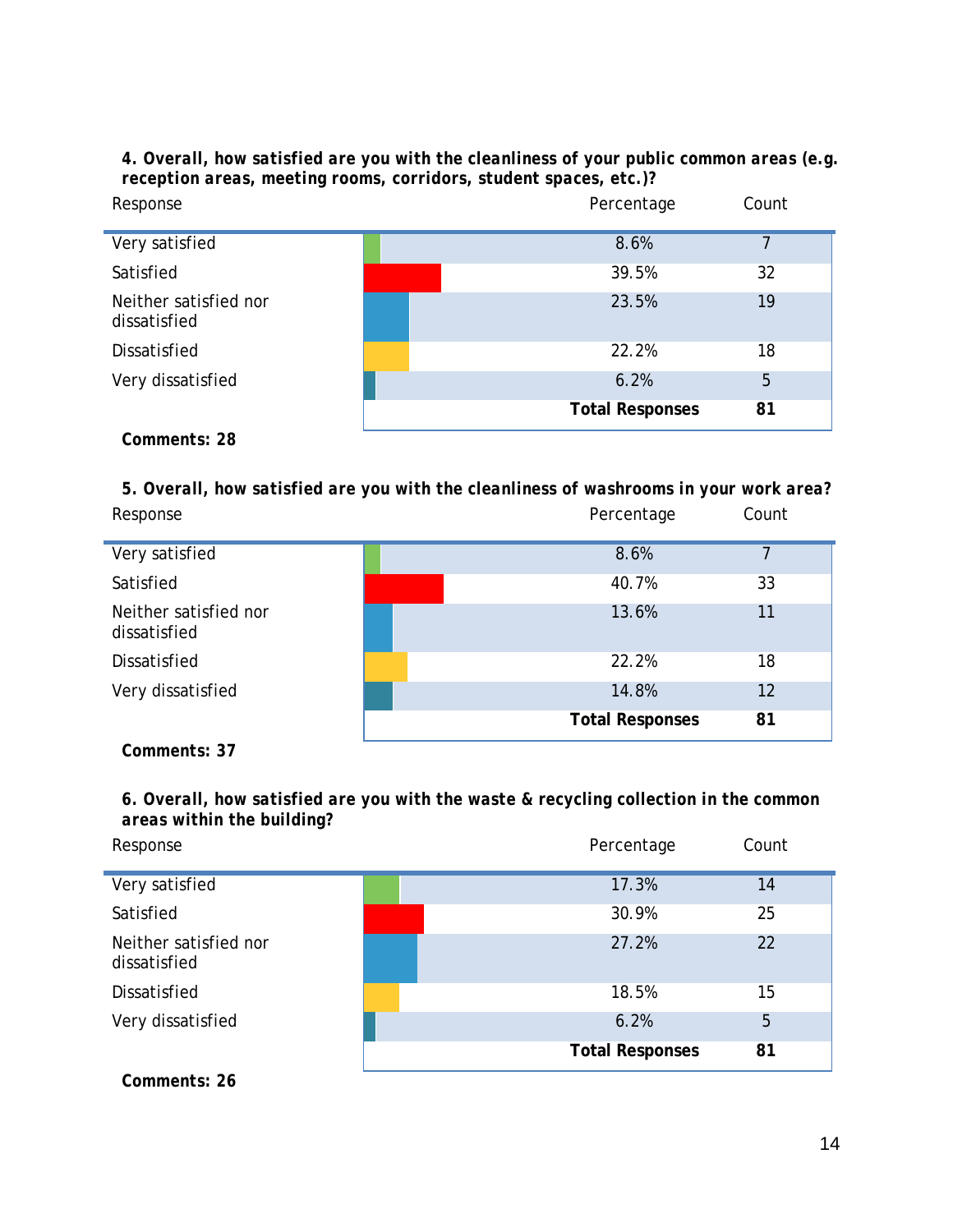| Response | Percentage             | Count |  |
|----------|------------------------|-------|--|
| Yes      | 12.0%                  | 10    |  |
| No       | 88.0%                  | 73    |  |
|          | <b>Total Responses</b> | 83    |  |

## *7. Do any cleaning tasks interfere with your ability to perform your work?*

*8. If yes, please check one or more of the activities below that are applicable. If no, move on to question 9.*

| Response              | Percentage             | Count |
|-----------------------|------------------------|-------|
| Vacuuming             | 37.5%                  | 3     |
| Floor washing         | 12.5%                  |       |
| Dusting               | 50.0%                  | 4     |
| Waste removal         | 75.0%                  | 6     |
| Other, please specify | 37.5%                  | 3     |
|                       | <b>Total Responses</b> | 8     |

**8. If yes, please check one or more of the activities below that are applicable. If no, move on to question 9. (Other, please specify...)**

|    | Response                                                                                                               |
|----|------------------------------------------------------------------------------------------------------------------------|
|    | frequently have to check on student technology lab & clean surfaces                                                    |
| 2. | washroom cleaning is sometimes done (depends on the staff person) at what is a peak<br>time of use between 10am - 2pm. |
|    | I have to bring my own dusting/disinfecting supplies and clean my own workspace<br>which takes time away from my work. |

#### *9. How responsive are custodial staff to your needs?*

| Response        |  | Percentage             | Count |
|-----------------|--|------------------------|-------|
| Very responsive |  | 33.8%                  | 25    |
| Responsive      |  | 63.5%                  | 47    |
| Not responsive  |  | 2.7%                   |       |
|                 |  | <b>Total Responses</b> | 74    |

*Comments: 34*